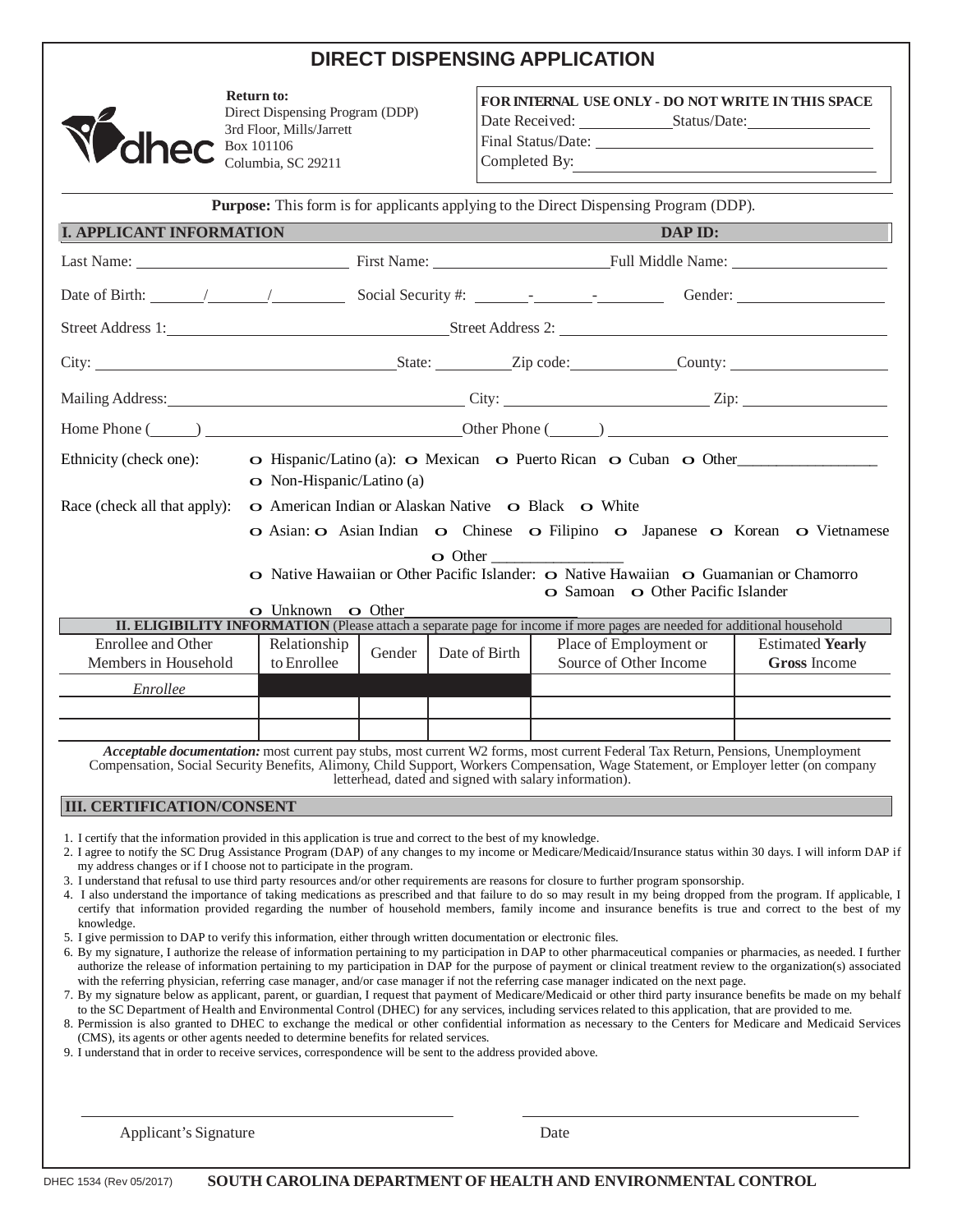| APPLICANT NAME: University of the contract of the contract of the contract of the contract of the contract of the contract of the contract of the contract of the contract of the contract of the contract of the contract of |           |              |                                    | DOB:                          |                   |  |
|-------------------------------------------------------------------------------------------------------------------------------------------------------------------------------------------------------------------------------|-----------|--------------|------------------------------------|-------------------------------|-------------------|--|
| <b>IV. BENEFITS INFORMATION</b> (To be completed by the Case Manager, Nurse, or Physician)                                                                                                                                    |           |              |                                    |                               |                   |  |
| Does the applicant have medical insurance with prescription coverage? $\sim$ Yes* $\sim$ No<br>*If yes, attach copy of front and back of insurance card                                                                       |           |              |                                    |                               |                   |  |
| Does the applicant have Medicaid coverage? $\bullet$ Yes $\bullet$ No Medicaid application pending?                                                                                                                           |           |              |                                    |                               | o Yes o No        |  |
| Does the applicant have Medicare Part D coverage? $\bullet$ Yes $\bullet$ No Medicare Part D application pending? $\bullet$ Yes $\bullet$ No                                                                                  |           |              |                                    |                               |                   |  |
| V. CLINICAL INFORMATION (To be completed by the Physician)                                                                                                                                                                    |           |              |                                    |                               |                   |  |
| Current Disease Stage: O HIV/AIDS Status Unknown O HIV Negative O HIV+, not AIDS                                                                                                                                              |           |              |                                    |                               |                   |  |
|                                                                                                                                                                                                                               |           |              |                                    |                               |                   |  |
|                                                                                                                                                                                                                               |           |              |                                    |                               | $\bullet$ Unknown |  |
| The applicant's current clinical status is: $\bullet$ Asymptomatic $\bullet$ Symptomatic $\bullet$ Not Indicated                                                                                                              |           |              |                                    |                               |                   |  |
|                                                                                                                                                                                                                               |           |              |                                    |                               |                   |  |
|                                                                                                                                                                                                                               |           |              |                                    |                               |                   |  |
| Is the applicant currently on any DAP approved medication? $\bullet$ Yes $\bullet$ No                                                                                                                                         |           |              |                                    |                               |                   |  |
| - If "No." will the applicant be on DAP approved medications in 60 days? • O Yes • O No                                                                                                                                       |           |              |                                    |                               |                   |  |
| (Applications will be returned as incomplete if both questions are checked "No")                                                                                                                                              |           |              |                                    |                               |                   |  |
| For a full list of approved DAP medications go to the following link: http://www.scdhec.gov/Health/docs                                                                                                                       |           |              |                                    |                               |                   |  |
| Referring Physician (Print Name)                                                                                                                                                                                              | Signature | Date         | Organization (Please Print)        |                               | Phone             |  |
| Address                                                                                                                                                                                                                       | City      | <b>State</b> | Zip Code                           | <b>State Medical License#</b> | DEA#              |  |
| Referring Case Manager (Print Name)                                                                                                                                                                                           | Signature | Date         | <b>Organization</b> (Please Print) |                               | Phone             |  |
| Case Manager if NOT the Referring Case Manager<br>(Print Name)                                                                                                                                                                | Signature | Date         |                                    | Organization (Please Print)   | Phone             |  |
|                                                                                                                                                                                                                               |           |              |                                    |                               |                   |  |
|                                                                                                                                                                                                                               |           |              |                                    |                               |                   |  |
|                                                                                                                                                                                                                               |           |              |                                    |                               |                   |  |
|                                                                                                                                                                                                                               |           |              |                                    |                               |                   |  |
|                                                                                                                                                                                                                               |           |              |                                    |                               |                   |  |
|                                                                                                                                                                                                                               |           |              |                                    |                               |                   |  |
|                                                                                                                                                                                                                               |           |              |                                    |                               |                   |  |
|                                                                                                                                                                                                                               |           |              |                                    |                               |                   |  |
|                                                                                                                                                                                                                               |           |              |                                    |                               |                   |  |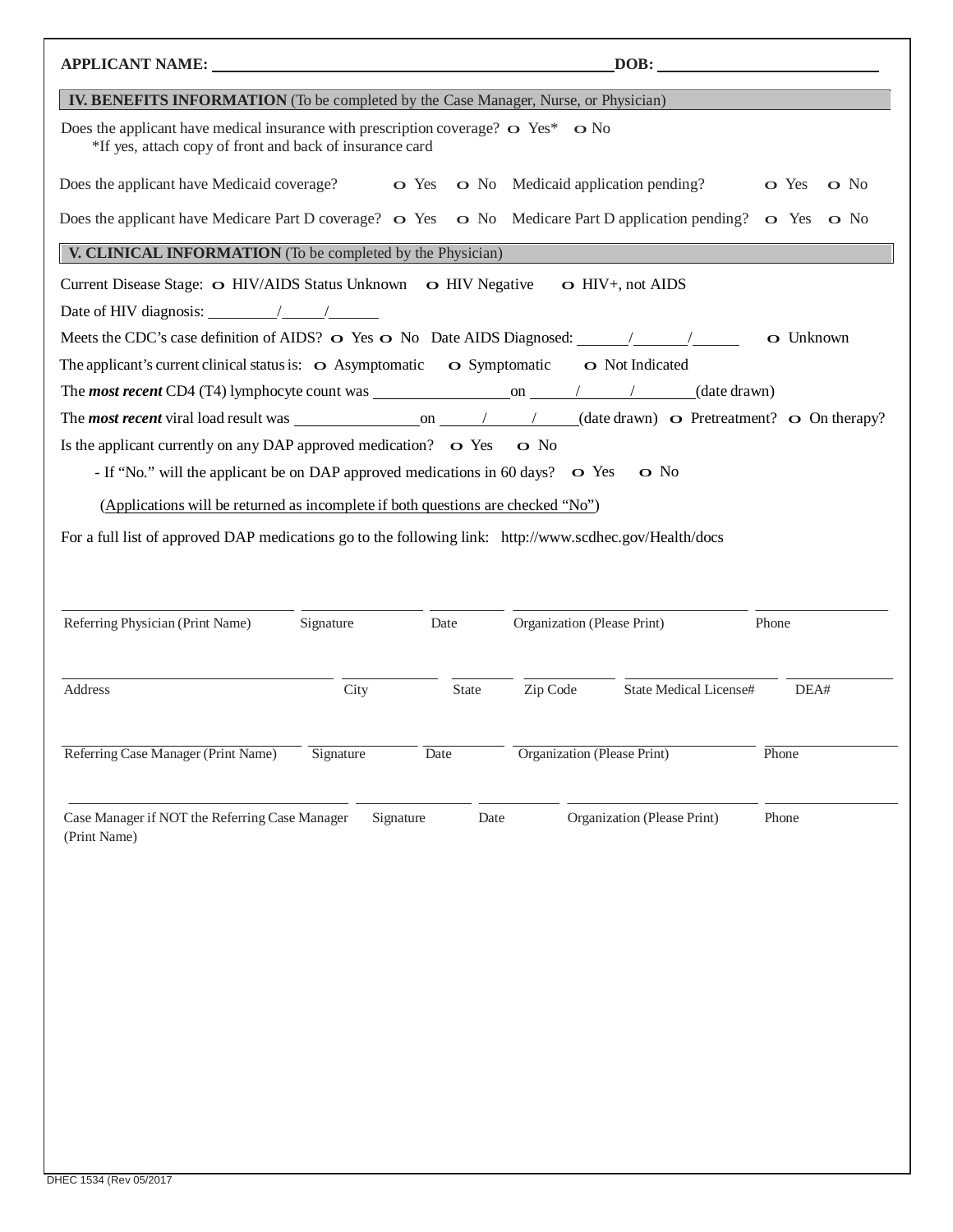#### **DIRECT DISPENSING PROGRAM (DDP) APPLICATION Instructions - DHEC 1534**

**Purpose:** This form will be used to provide relevant information to determine the applicant's eligibility for the Direct Dispensing Program (DDP).

#### **Important:**

This form must be completed and signed by the applicant AND the applicant's physician or case manager. All of the supporting documentation (including income documentation) must be submitted with the form.

# **Instructions:**

# **I. Applicant Information**

*DAP ID:* Enter the applicant's DAP ID, if available

*Name:* Enter the applicant's last, first, and full middle name.

*Date of Birth:* Enter the month, day, and year of the applicant's birth.

*Social Security Number:* Enter the applicant's social security number. Contact DAP if the applicant does not have a social security number.

*Gender:* Enter the applicant's gender (Male, Female, or Transgender).

*If no Social Security # is provided,* indicate if the applicant has lived in SC for at least 3 months.

*Home Address:* Enter the street address where the applicant lives. Do not enter a PO Box.

*County:* Enter the county name where the applicant lives.

*Mailing Address:* If different from the street address, enter the address (Street or PO Box #) where the applicant wants to receive medications and other correspondence. *NOTE:* You must notify DAP immediately if there is a change in the mailing address.

*Telephone:* Enter the area code and telephone number where the applicant can be reached. Please list both home and work numbers, if possible. *NOTE:* You must notify DAP immediately if there is a change in the telephone number.

*Ethnicity*:Enter the applicant's ethnicity.

*Race*: Enter the applicant's race.

# **II. Eligibility Information**

*Financial Data:* List the following in the table:

Place of employment, estimated yearly income of the applicant.

- Other members of the household, relationship to the applicant, gender, date of birth, place of employment or source of income. Write "unemployed" if not working - do not write N/A, do not leave blank and do not draw a line through the space.
- Proof of income is required for the applicant and for each member of the household listed in the application.
- *NOTE:* The Eligibility Information section is important and must be completed or the form will be returned. Please enter all of the information including a complete list of the household dependents and their individual income documentation (this may be useful in determining if the applicant qualifies for the program).

# **III. Certification and Consent**

*Consent:* This section is mandatory. The applicant must read and understand the conditions for acceptance into the program and sign on the line *"Applicant's Signature"* and date the application.

**IV. Benefits Information** (To be completed by the Case Manager, Nurse, or Physician)

*Private Medical Insurance:* Check the appropriate box if the applicant has private insurance (through employer, or self).

*Medicaid coverage:* Check the appropriate box if the applicant has Medicaid coverage.

*Medicaid application pending:* Check the appropriate box if the applicant's Medicaid application is pending. *Medicare Part D coverage:* Check the appropriate box if the applicant has Medicare Part D coverage.